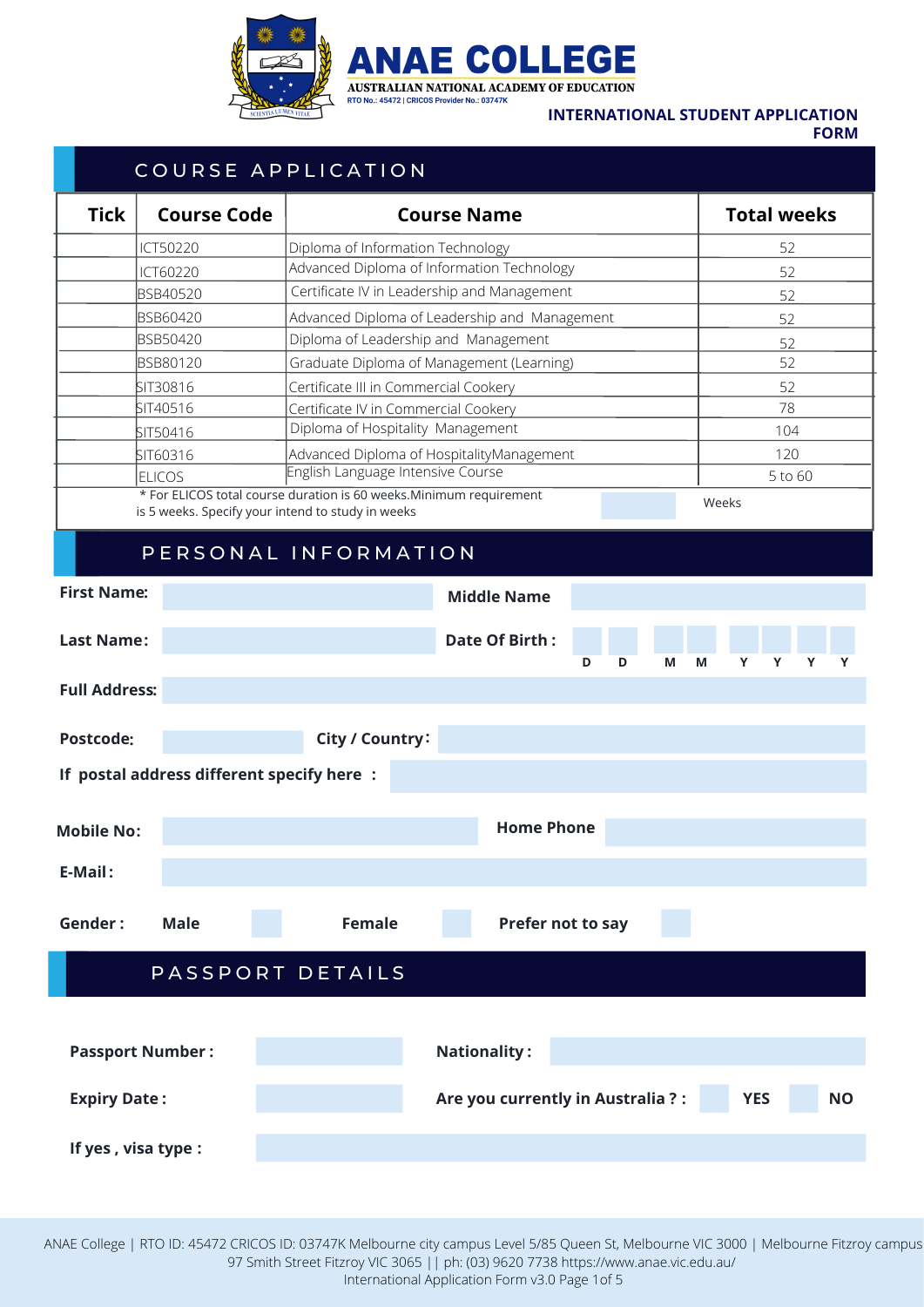# NEXT OF KIN/ EMERGENCY CONTACT DETAILS

| Name :               | <b>Relation to you:</b> |
|----------------------|-------------------------|
| <b>Full Address:</b> |                         |
| <b>Mobile No :</b>   | Home phone :            |

D I S A B I L I T Y

**Do you consider yourself to have a disability , impairment or long term condition? YES NO If you indicated the presence of a disability, impairment or long-term condition, please select the area(s) in the following list You may indicate more than one area(please refer to the Disability supplement at the back of this form for an explanation of the following disabilities Hearing Learning Vision Intellectual Acquired brain impairment Other Physical Mental Illness Medical Condition** P R E F E R E N C E **Preferred start date : As soon as possible From : Do you wish to apply for Credit? YES NO maybe- i'd like more information Do you wish to apply for Recognition of prior Learning ? YES maybe- i'd like more information NO Would you like to pay a higher amount upfront? YES NO Amount : How would you like to pay your fees? Monthly Quarterly Yearly**

ANAE College | RTO ID: 45472 CRICOS ID: 03747K Melbourne city campus Level 5/85 Queen St, Melbourne VIC 3000 | Melbourne Fitzroy campus 97 Smith Street Fitzroy VIC 3065 || ph: (03) 9620 7738 https://www.anae.vic.edu.au/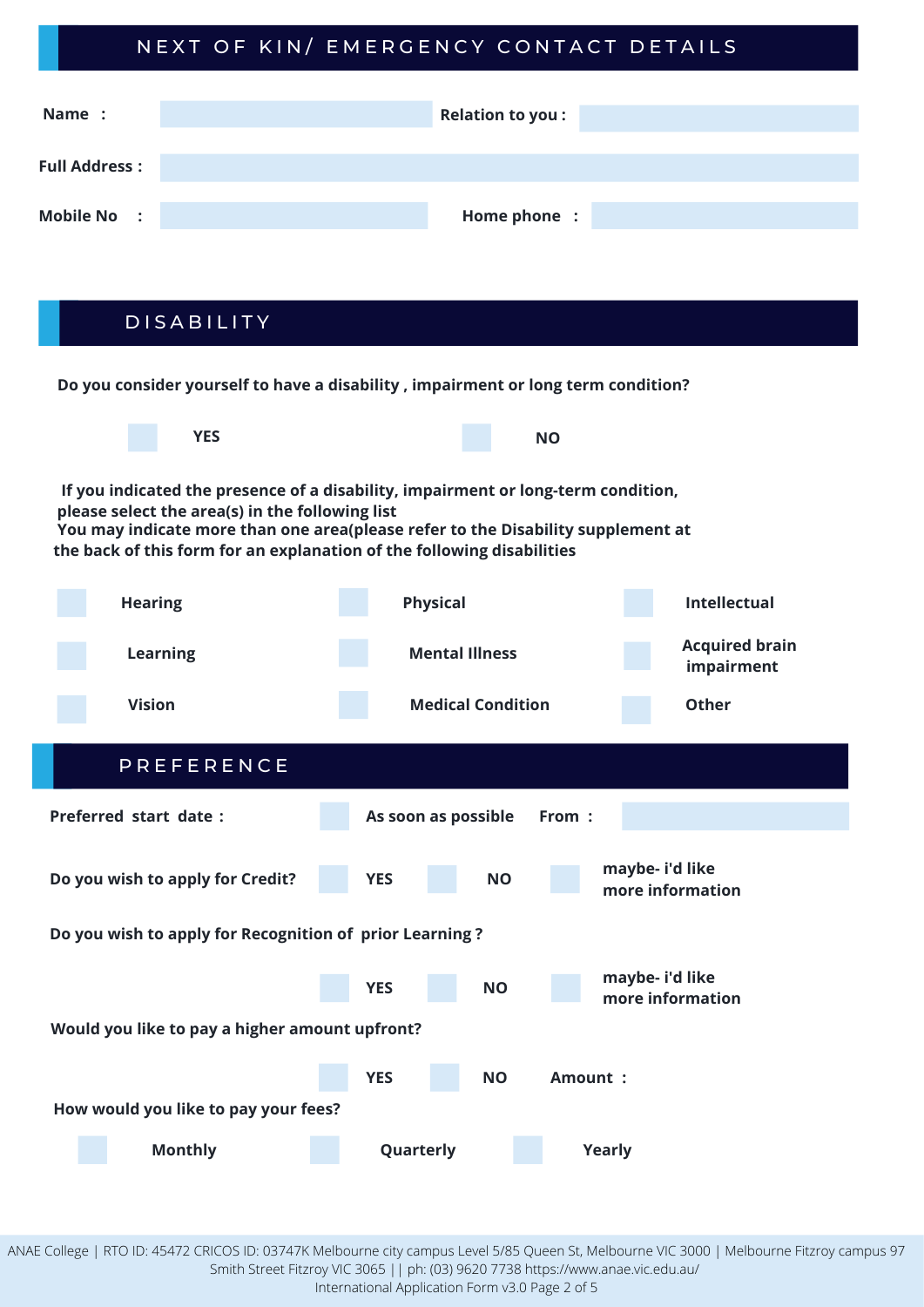# E D U C A T I O N A L B A C K G R O U N D

## **Please provide details of your education including a highest qualification completed**

| Year Started Year Completed Name of Qualification | <b>Name of Institution</b> | Country |
|---------------------------------------------------|----------------------------|---------|
|                                                   |                            |         |
|                                                   |                            |         |
|                                                   |                            |         |
|                                                   |                            |         |
|                                                   |                            |         |
|                                                   |                            |         |

## **EMPLOYMENT**

**Of the following categories, which Best describes your current employment status?**

| <b>Full-time employee</b>           | <b>Part-time employee</b>                 |
|-------------------------------------|-------------------------------------------|
| self-employed- not employing others | <b>Employed-unpaid worker in a family</b> |
| Self-employed-employing others      | Unemployed- seeking full-time work        |
| Unemployed-seeking part time work   | Not employed- not seeking employment      |

# STUDY REASON

**Of the following categories, which Best describes your main reason for undertaking this course?**



# UNIQUE STUDENT IDENTIFIER (USI)

**Please enter your USI**



**I don't have USI, I will create myself**

**You declare that you have read the privacy information at https://www.usi.gov.au/documents/privacy-notice-when-rto-applies-their-behalf**

ANAE College | RTO ID: 45472 CRICOS ID: 03747K Melbourne city campus Level 5/85 Queen St, Melbourne VIC 3000 | Melbourne Fitzroy campus 97 Smith Street Fitzroy VIC 3065 || ph: (03) 9620 7738 https://www.anae.vic.edu.au/

International Application Form v3.0 Page 3 of 5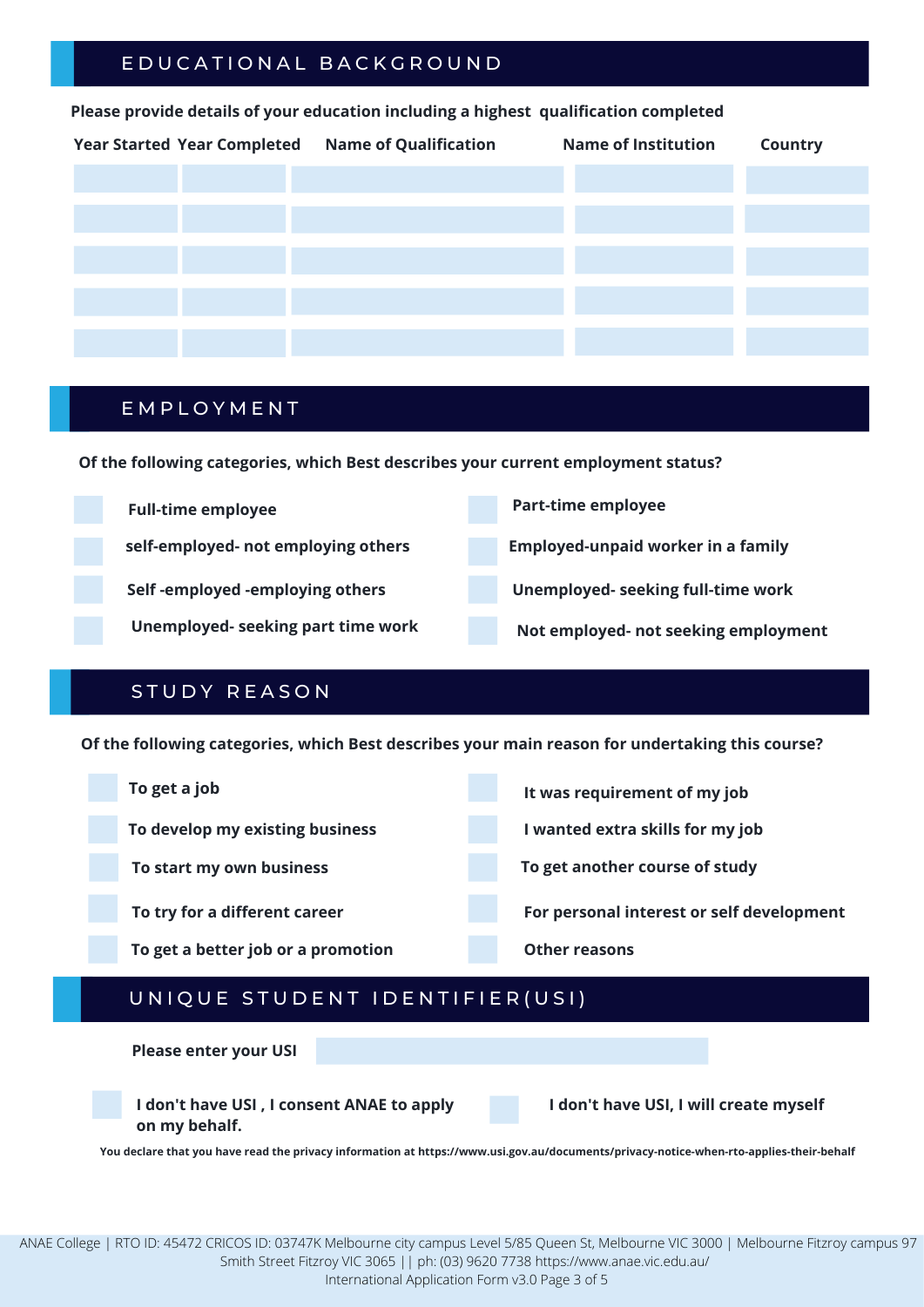## **PRIVACY NOTICE**

Australian National Academy of Education has a Privacy Policy that guides the collection, storage, use and disclosure of information. Our Privacy Policy is provided on our website at www.anae.edu.au and summarised in our Student Handbook which all applicants receive prior to enrolment.

This Application Form asks for personal information about you. The main purpose for collecting this information is for administrative, regulatory and/or research purposes and to allocate appropriate resources for your learning and assessment needs.

All staff at Australian National Academy of Education are required by law to protect the information provided on this Application Form.

### **EMERGENCY CONTACTS**

These are people that Australian National Academy of Education may need to contact in an emergency during your participation in training. Please ensure that the people named are aware that they have been nominated as emergency contacts and agree to their details being provided to Australian National Academy of

Education.

### **PERSONAL INFORMATION**

Under the Data Provision Requirements 2012, Australian National Academy of Education is required to collect personal information about you and to disclose that personal information to the National Centre for Vocational Education Research Ltd (NCVER).

### **COLLECTION OF YOUR DATA**

Australian National Academy of Education is required to provide the Department with student and training activity data. This includes personal information collected in the Australian National Academy of Education Application form and unique identifiers such as the Victorian Student Number (VSN) and the Commonwealth's Unique Student Identifier (USI).

Australian National Academy of Education provides data to the Department in accordance with the Victorian VET Student Statistical Collection Guidelines, available at http://www.education.vic.gov.au/training/providers/rto/Pages/datacollection.aspx

#### **USE OF YOUR DATA**

The Department uses student and training data, including personal information, for a range of VET purposes including administration, monitoring and planning.

A student's USI may be used for specific VET purposes including the verification of student data provided by Australian National Academy of Education; the administration and audit of VET providers and programs; education-related policy and research purposes; and to assist in determining eligibility for training subsidies.

### **DISCLOSURE OF YOUR DATA**

As necessary and where lawful, the Department may disclose VET data, including personal information, to its contractors, other government agencies, professional bodies and/or other organisations for VET-related purposes. In particular, this includes disclosure of VET student and training data to the Commonwealth and the National Centre for Vocational Education Research (NCVER).

Your personal information (including the personal information contained on this Application form and your training activity data) may be used or disclosed by Australian National Academy of Education for statistical, regulatory and research purposes. Australian National Academy of Education may disclose your personal information for these purposes to third parties, including:

- Commonwealth and State or Territory government departments and authorised agencies;

NCVER;

-Organisations conducting student surveys; and

-Researchers.

Personal information disclosed to NCVER may be used or disclosed for the following purposes:

-Issuing statements of attainment or qualification, and populating authenticated VET transcripts;

facilitating statistics and research relating to education, including surveys;

- understanding how the VET market operates, for policy, workforce planning and consumer information; and

- administering VET, including programme administration, regulation, monitoring and evaluation.

- You may receive an NCVER student survey which may be administered by an NCVER employee, agent or third party contractor. You may opt out of the survey at the time of being contacted.

NCVER will collect, hold, use and disclose your personal information in accordance with the Privacy Act 1988 (Cth), the VET Data Policy and all NCVER policies and protocols (including those published on NCVER's website at www.ncver.edu.au).

### **LEGAL AND REGULATORY**

The Department's collection and handling of enrolment data and VSNs is authorised under the Education and Training Reform Act 2006 (Vic). The Department is also authorised to collect and handle USIs in accordance with the Student Identifiers Act 2014 (Cth) and the Student Identifiers Regulation 2014 (Cth).

**SURVEY PARTICIPATION**

You may be contacted to participate in a survey conducted by NCVER, Australian National Academy of Education's registering body, Australian Skills Quality Authority (ASQA) or a Department-endorsed project, audit or review relating to your training. If you participate you may choose to keep your responses confidential. This provides valuable feedback on the delivery of VET programs in Victoria. Please note you may opt out of the NCVER survey at the time of being contacted.

### **CONSEQUENCES OF NOT PROVIDING YOUR INFORMATION**

Failure to provide your personal information may mean that it is not possible for you to enrol in VET and/or to obtain a Victorian Government VET subsidy. **ACCESS, CORRECTION AND COMPLAINTS**

You have the right to seek access to or correction of your own personal information. You may also complain if you believe your privacy has been

### breached.

For further information, please contact Australian National Academy of Education's Privacy Officer in the first instance by writing to info@anae.edu.au **FURTHER INFORMATION**

For further information about the way the Department collects and handles personal information, including access, correction and complaints, go to http://www.education.vic.gov.au/Pages/privacypolicv.aspx.

For further information about Unique Student Identifiers, including access, correction and complaints, go to http://www.usi.gov.au/Students/Pages/studentprivacy.aspx.

### **UPDATING YOUR RECORDS**

Please let us know if any of your details change by providing updated information to our office. This is particularly important if your phone number, residential, postal or email address change during your enrolment with Australian National Academy of Education